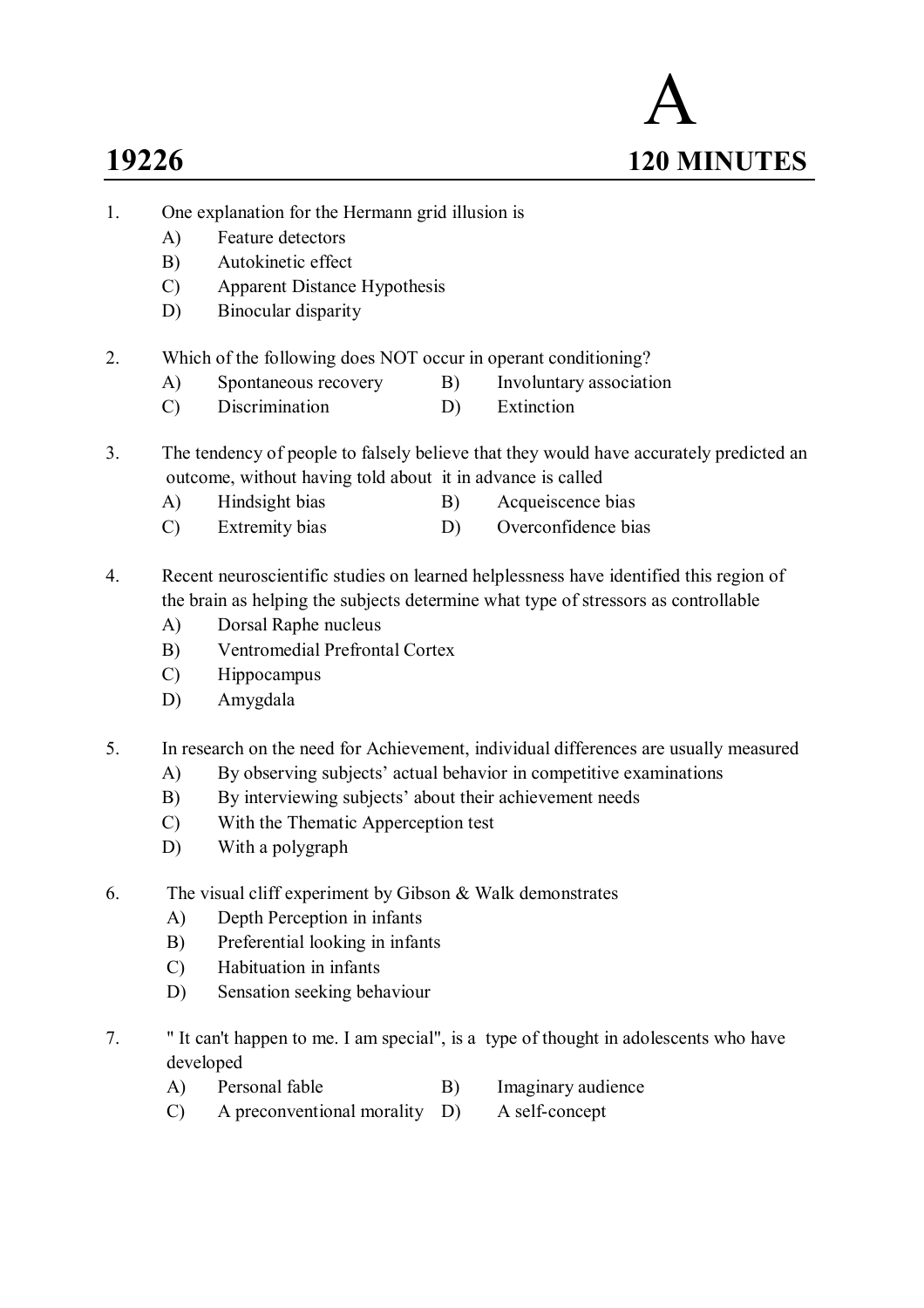- 8. The three needs emphasized by the Self Determination Theory (SDT) of motivation that enable people to gain a complete sense of whole and healthy relationships with others
	- A) Existence, Relatedness, Growth
	- B) Autonomy, Competence, Relatedness
	- C) Mastery, Relatedness, Competence
	- D) Intimacy, Autonomy, Security

9. The deficiency of this neurotransmitter may play a role in Alzheimer's disease

- A) Serotonin B) Dopamine
- C) Acetylcholine D) Nor-epinephrine
- 10. The movements similar to an embrace that an infant makes when startled is known as
	- A) Grasping reflex B) Adaptive reflex
	- C) Rooting reflex D) Moro reflex
- 11. Maintaining the body's set point for fat is closely linked with the amount of ------------ in the bloodstream
	- A) Hypothalamic factor-1 B) Ventromedial peptide
	- C) Neuropeptide Y (NPY) D) Leptin
- 12. The personality theorist who preferred the label *dialectic humanist*
	- A) Erik Erikson B) Raymond Cattell
	- C) Erich Fromm D) Karen Horney
- 13. The term *Lake Wobegon effect* refers to
	- A) Consequence of intentional faking
	- B) Social desirability
	- C) Consequence of tests not being re-normed often enough
	- D) Aptitude scores decreasing with increasing grade level, when achievement scores are held constant
- 14. Find out the answer from the codes given below:

Fundamental attribution error

- I. Involves the tendency to underestimate the influence of other person's internal characteristics on behaviour and overestimate the external/situational factors
- II. Older adults show a stronger bias towards attributing the actions of another to internal causes than do younger people
- III. Younger people fall a prey to fundamental attribution error more than older ones

IV. Motive attribution asymmetry is one of the reasons for conflict between groups Codes :

- A) I, II, and III are correct B) II and IV are correct
- C) I, II, III, and IV are correct D) I, III, and IV are correct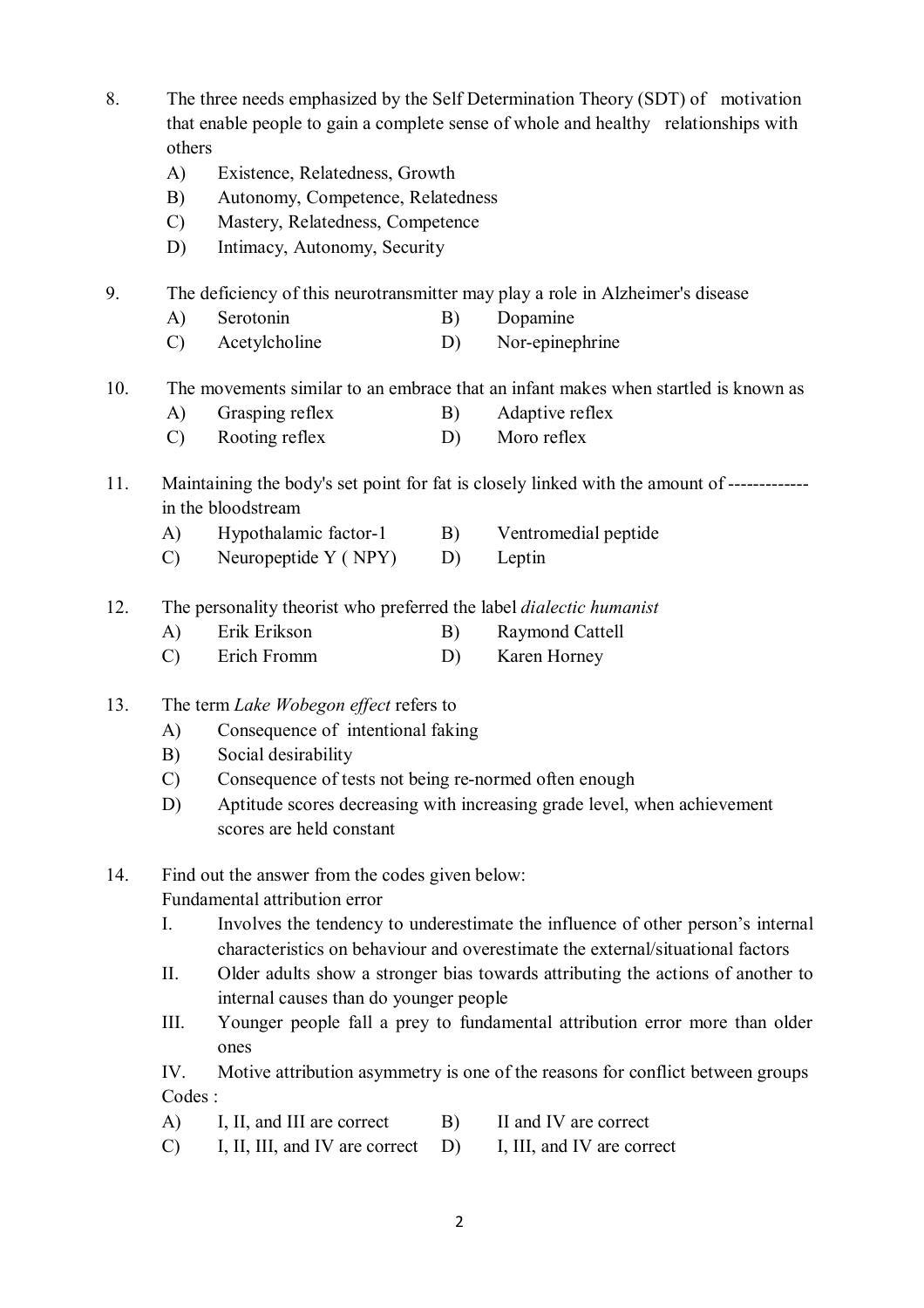Sigmund Freud

- I. Explained human behavior in terms of sexual motivation
- II. Kept verbatim record of what he and the patient said during the treatment hour
- III. Followed the method of internal consistency for testing hypothesis
- IV. Based his theory on the verbalizations and expressive behavior of patients undergoing psychological treatment

Codes :

- A) I, II and IV are correct B) II and III are correct
- C) I, II, III and IV are correct D) I, III and IV are correct

## 16. Find out the answer from the codes given below:

For 'Sleeper effect' to manifest

- I. The message itself should be persuasive
- II. The discounting cue should initially suppress attitude change
- III. The memory of cue and effect of the message decays at the same rate
- IV. There is a differential decay of discounting cue and the message.

Codes :

- A) I, II and III are correct B) II and III are correct
- C) I, II, III and IV are correct D) I, II and IV are correct
- 17. Match List I with List II and choose your answer from the codes given below

| List I                                         | List II                       |
|------------------------------------------------|-------------------------------|
| a. Dissociative state theory of hypnosis       | 1. Eric Kandell               |
| b. Emerging adulthood                          | 2. Calvin Hall                |
| c. Dream theory                                | 3. Ernest Hilgard             |
| d. Transfer of memory                          | 4. Jeffrey Arnett             |
|                                                | 5. Stanley Hall               |
| Code:                                          |                               |
| A)<br>$a-3$ , $b-5$ , $c-4$ , $d-1$<br>B)      | $a-3$ , $b-4$ , $c-2$ , $d-1$ |
| $a-3$ , $b-1$ , $c-4$ , $d-5$<br>$\mathcal{C}$ | $a-5$ , $b-2$ , $c-4$ , $d-3$ |

- 18. Arrange the following statistics in the ascending order according to the scales of measurement
	- A) Mode-Median- Standard Deviation- Coefficient of variation
	- B) Median-Mode- Coefficient of variation-Standard Deviation
	- C) Mode-Median-Coefficient of variation-Standard Deviation
	- D) Median-Mode-Standard Deviation-Coefficient of variation
- 19. *Eustress* can be considered as based on ------ of motivation.
	- A) Maslow's theory B) The arousal theory
	- C) The biological theory D) The need affiliation theory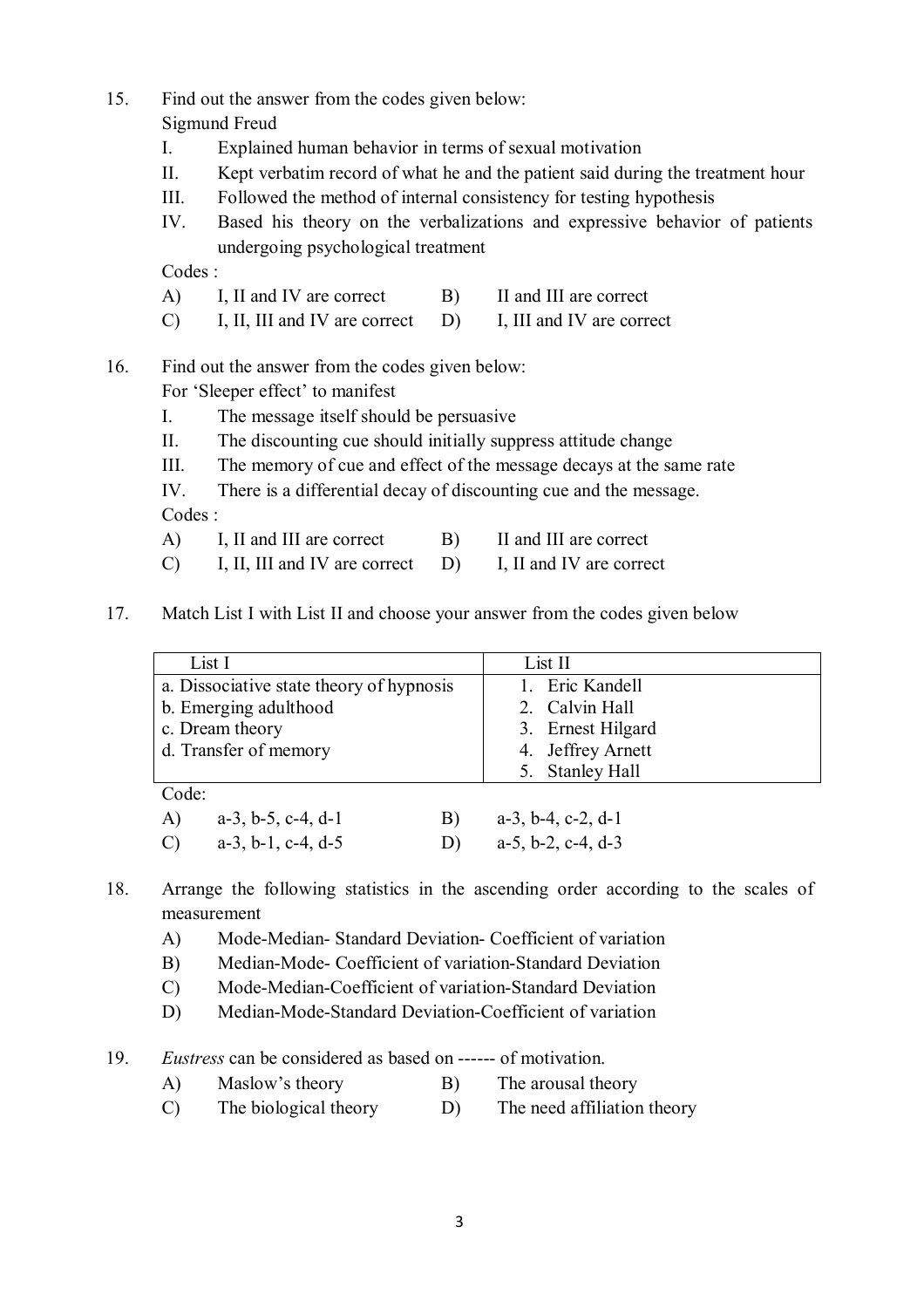- 20. The three " $C's$ " characteristic of hardy personality
	- A) Courage-challenge-control
	- B) Concern-courage-control
	- C) Concern-commitment-control
	- D) Commitment-control-challenge
- 21. Match List I with List II and choose your answer from the codes given below

| List I            | List II                |
|-------------------|------------------------|
| a. Robert Trivers | 1. Full Primal Sketch  |
| b. Gibson         | 2. Featural analysis   |
| c. Hubel& Wiesel  | 3. Parental investment |
| d. David Marr     | 4. Feature detectors   |
|                   | 5. Affordances         |
| Code∙             |                        |

| A) $a-3, b-5, c-4, d-1$ | B) $a-3, b-4, c-2, d-1$  |
|-------------------------|--------------------------|
| C) $a-2, b-1, c-4, d-5$ | D) $a-5$ , b-2, c-4, d-3 |

22. According to the cognitive development theory of Piaget, intrapropositional reasoning is characteristic of

- A) Sensorimotor period B) Pre-operational period
- C) Concrete operational period D) Formal operational period

23. Find out the answer from the codes given below: Spreading Activation Model of Semantic Memory

- I. Assumes a hierarchical organizational structure
- II. Accounts well the phenomenon called semantic priming
- III. Has some characteristics of the Teachable Language Comprehender ( TLC) and the feature-set model
- IV. All relationships among concepts are equivalent in strength

Codes :

- A) I, II and III are correct B) II and III are correct
- C) I, II, III and IV are correct D) I, III and IV are correct
- 24. Julian Rotter's social learning theory is based on a basic principle of motivation derived from
	- A) Roger's view of real self and ideal self
	- B) Cattell's 16 PF
	- C) Thorndike's law of effect
	- D) Eysenck's Personality Theory
- 25. Which among the following personality inventories use two-point codes for assessing personality?
	- A) MBTI B) MMPI C) EPI D) 16PF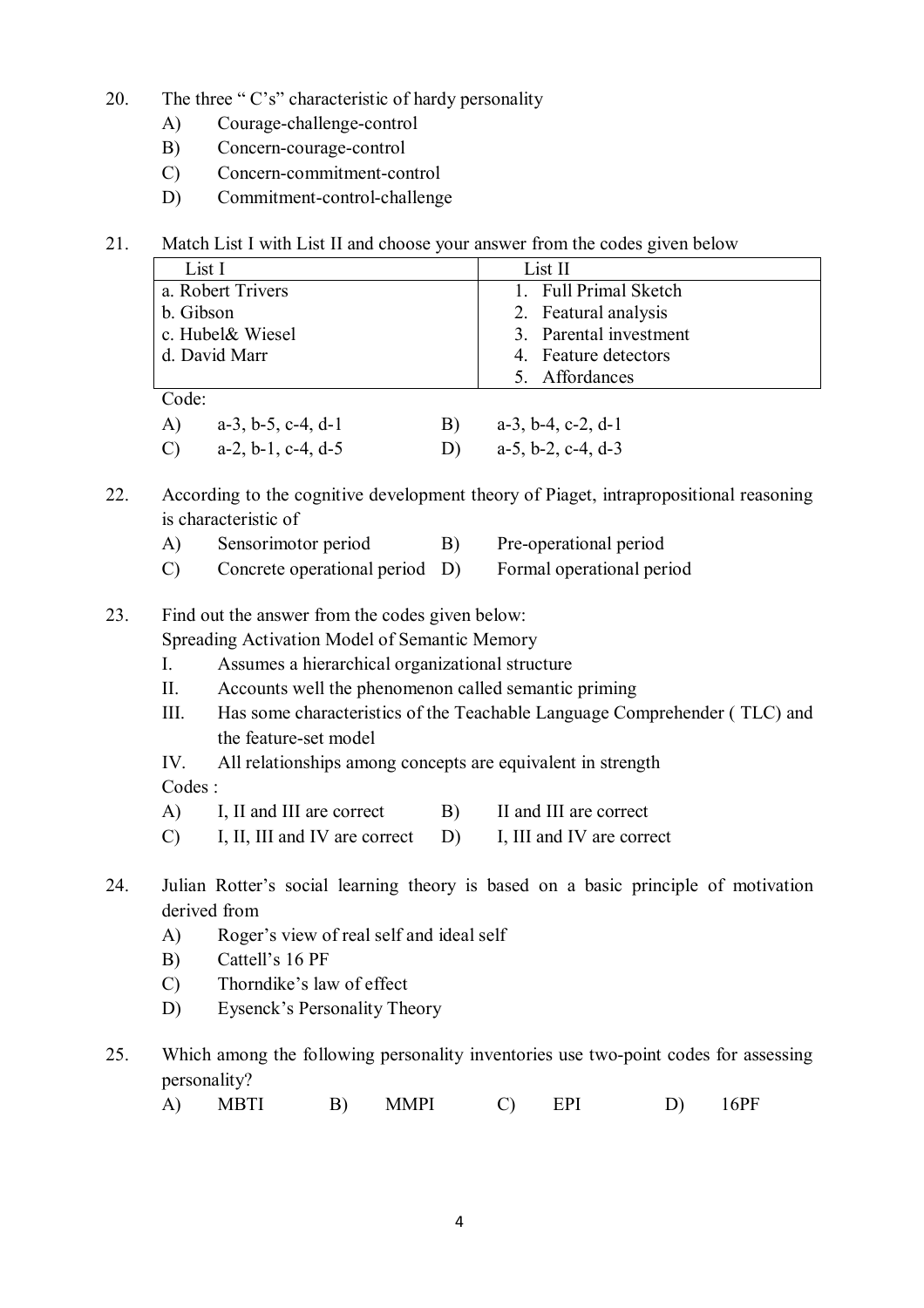- 26. All the following are group exercise tests to assess candidates' leadership qualities and ability to get on with and influence colleagues in the work place, EXCEPT
	- A) The icebreaker B) Simulation of an event
	- C) In-Tray D) The discussion group
- 27. The split-half reliability of a test is 0.6. Its corresponding Spearman-Brown reliability is A) 0.67 B) 0.75 C) 0.82 D) 0.89

#### 28. Find out the answer from the codes given below: Criterion referenced tests

- I. Compare examinees' performance to a standard
- II. Items vary widely in difficulty level
- III. Item contents cover narrow domain of skills with real world relevance
- IV. Scores are usually expressed as standard score or percentile

#### Codes :

- A) I, II and III are correct B) I and III are correct
- C) II and IV are correct D) I, III and IV are correct
- 29. All the following are Thematic Apperception Tests for specific populations, EXCEPT
	- A) Blacky pictures
	- B) TEMAS
	- C) Michigan Picture Test Revised
	- D) L-TAT
- 30. Find out the answer from the codes given below:

The 16 PF

- I. Is intended for high school seniors and adults
- II. Can be interpreted on occupational variables corresponding to Holland's RIASEC themes
- III. NEO PI-R and 16PF measure different aspects of personality
- IV. Provide parallel results as NEO-PI R, with the exception of agreeableness dimension

Codes :

- A) I, II and IV are correct B) I and III are correct
- C) II and IV are correct D) I, III and IV are correct
- 31. The statistic most useful if we want to know how many standard deviations from the mean a single score in a data set falls
	- A) a t-score B) Z score
	- C) Deviation coefficient D) Variance Determination
- 32. All the following are human process techniques in Organizational Development interventions, EXCEPT
	- A) Sensitivity training B) Survey feedback
	- C) Quality Circles D) Process consultation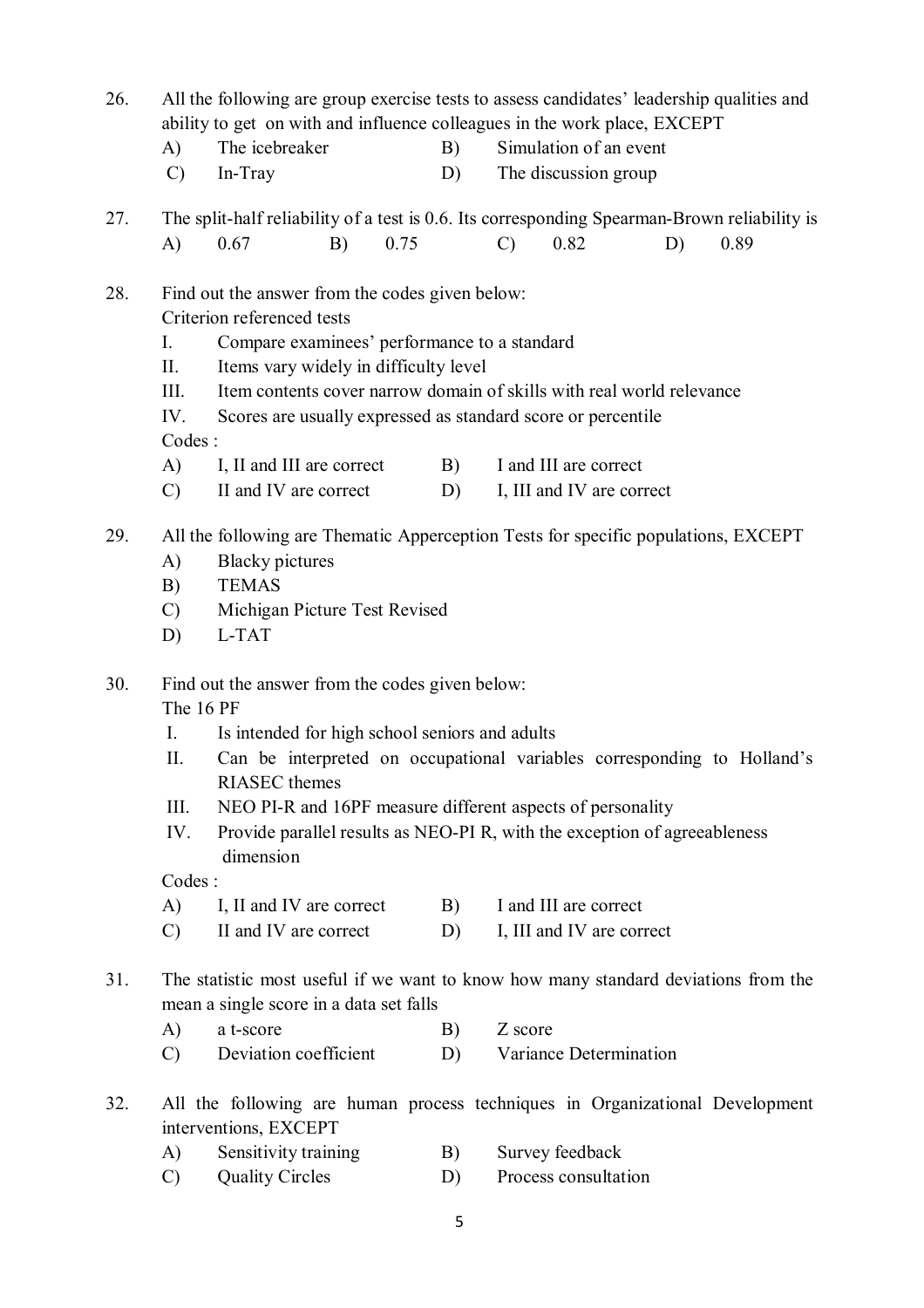33. A *postreinforcement pause* is produced under which schedules of reinforcement? A) VI, VR B) FI, FR C) FI, VR D) VI, FR

34. The kind of qualitative research in which the inquirer 'brackets off' all assumptions they might hold in the hope of finding something new and worthwhile at the end

- A) Hermeneutics B) Action Research
- C) Phenomenology D) Conversation analysis

### 35. Match List I with List II and choose your answer from the codes given below

|     | List I        |                        |                                           |    | List II                                                                                                                               |
|-----|---------------|------------------------|-------------------------------------------|----|---------------------------------------------------------------------------------------------------------------------------------------|
|     |               | a. Analytical therapy  |                                           |    | 1. Subception                                                                                                                         |
|     |               |                        | b. Person centred therapy                 |    | Body movement and dance<br>2.                                                                                                         |
|     |               | c. Gestalt therapy     |                                           |    | Miracle question<br>3.                                                                                                                |
|     |               | d. Existential therapy |                                           |    | Contact boundary disturbance<br>4.                                                                                                    |
|     |               |                        |                                           |    | 5. Rippling                                                                                                                           |
|     | Code:         |                        |                                           |    |                                                                                                                                       |
|     | A)            |                        | $a-3$ , $b-5$ , $c-4$ , $d-1$             | B) | $a-3$ , $b-4$ , $c-2$ , $d-1$                                                                                                         |
|     | $\mathcal{C}$ |                        | $a-2, b-1, c-4, d-5$                      | D) | $a-5$ , $b-2$ , $c-4$ , $d-3$                                                                                                         |
| 36. |               |                        | The pioneers of grounded theory research  |    |                                                                                                                                       |
|     | A)            |                        | <b>Edmund Hussrel</b>                     | B) | <b>Glaser and Strauss</b>                                                                                                             |
|     | $\mathcal{C}$ |                        | Epston and White                          | D) | Jerome Bruner                                                                                                                         |
| 37. |               |                        |                                           |    | Assertion (A): Tasks can be performed more efficiently under serial processing<br>condition than under parallel processing condition. |
|     |               | Reason $(R)$ :         | processing.                               |    | The psychological refractory period affects efficiency of parallel                                                                    |
|     | Code          |                        |                                           |    |                                                                                                                                       |
|     | A)            |                        |                                           |    | Both (A) and (R) are true and (R) is the correct explanation of (A).                                                                  |
|     | B)            |                        |                                           |    | Both (A) and (R) are true, but (R) is not the correct explanation of (A).                                                             |
|     | $\mathcal{C}$ |                        | $(A)$ is true, but $(R)$ is false.        |    |                                                                                                                                       |
|     | D)            |                        | $(A)$ is false, but $(R)$ is true         |    |                                                                                                                                       |
| 38. |               |                        |                                           |    | Which of the following is NOT a single subject experimental design?                                                                   |
|     | A)            | A-B design             |                                           | B) | A-B-A-B design                                                                                                                        |
|     | $\mathcal{C}$ |                        | A-B-A-C-A design                          | D) | Case study                                                                                                                            |
| 39. |               |                        | application of Classical Test Theory.     |    | Assertion (A): Estimation of reliability using parallel forms of a test is a direct                                                   |
|     |               | Reason $(R)$ :         | composed of true scores and error scores. |    | Classical Test Theory considers that the total score on a test is                                                                     |
|     | Code          |                        |                                           |    |                                                                                                                                       |
|     | A)            |                        |                                           |    | Both (A) and (R) are true and (R) is the correct explanation of (A).                                                                  |
|     | B)            |                        |                                           |    | Both $(A)$ and $(R)$ are true, but $(R)$ is not the correct explanation of $(A)$ .                                                    |
|     | $\mathcal{C}$ |                        | $(A)$ is true, but $(R)$ is false.        |    |                                                                                                                                       |
|     | D)            |                        | $(A)$ is false, but $(R)$ is true         |    |                                                                                                                                       |
|     |               |                        |                                           |    |                                                                                                                                       |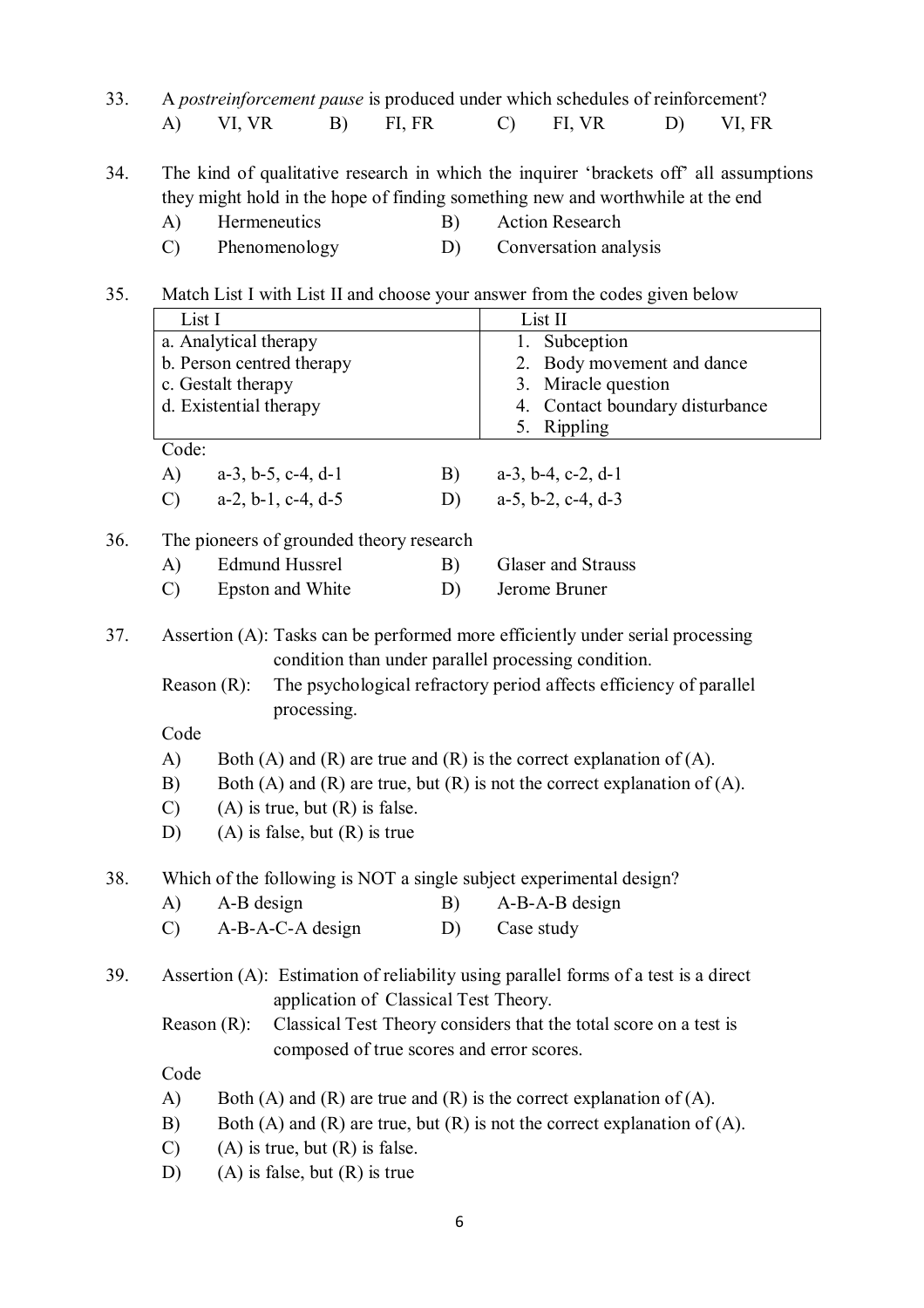- 40. If in attempting to compare two treatment groups, your analysis rejects the null hypothesis, it means that
	- A) There is no difference between the two groups
	- B) There is a difference between the two groups
	- C) Any difference between the two groups that do exist are not valid
	- D) Research hypothesis is rejected

The Mahayana tradition of Buddhism

- I. The Mahayana tradition emphasizes enlightenment
- II. The Bodhisatva path includes abandoning the world, but not the beings in it
- III. The Bodhisatva is basically an unworldly ascetic

IV. The Bodhisatva path focusses on self discipline and work on oneself Codes :

- A) I, II and III are correct B) I and II are correct
- C) II and III are correct D) I, III and IV are correct
- 42. The differential diagnosis of obsessive compulsive personality disorder includes all the following conditions, EXCEPT
	- A) Depression B) Phobic states
	- C) Schizophrenia D) Impulse disorders

43. Which of the following signs or symptoms would best discriminate a person with an organic brain syndrome from a person with schizophrenia?

- A) Confusion B) Tangential thinking
- C) Auditory hallucinations D) Visual hallucinations
- 44. Arrange in ascending series the seven centres of consciousness ( chakras) as explained in Kundalini yoga and select your answer from the codes given below
	- A) Muladhara-svadisthana-manipura-anahata-visuddha-ajna-sahasrara
	- B) Muladhara-svadhistana-manipura-visuddha-anahata-ajna-sahasrara
	- C) Muladhara-manipura-svadhistana-anahata-ajna-visuddha-sahasrara
	- D) Muladhara-svadhistana-manipura-ajna-anahata-visuddha-sahasrara
- 45. Assertion (A): Events that occur subsequent to a specific event may affect the memory of the previous event.
	- Reason (R): Recall of an event is better when the environmental conditions under which the event occurred and the conditions under which recall occur are similar.

Code

- A) Both (A) and (R) are true and (R) is the correct explanation of (A).
- B) Both (A) and (R) are true, but (R) is not the correct explanation of (A).
- $(C)$  (A) is true, but  $(R)$  is false.
- D) (A) is false, but (R) is true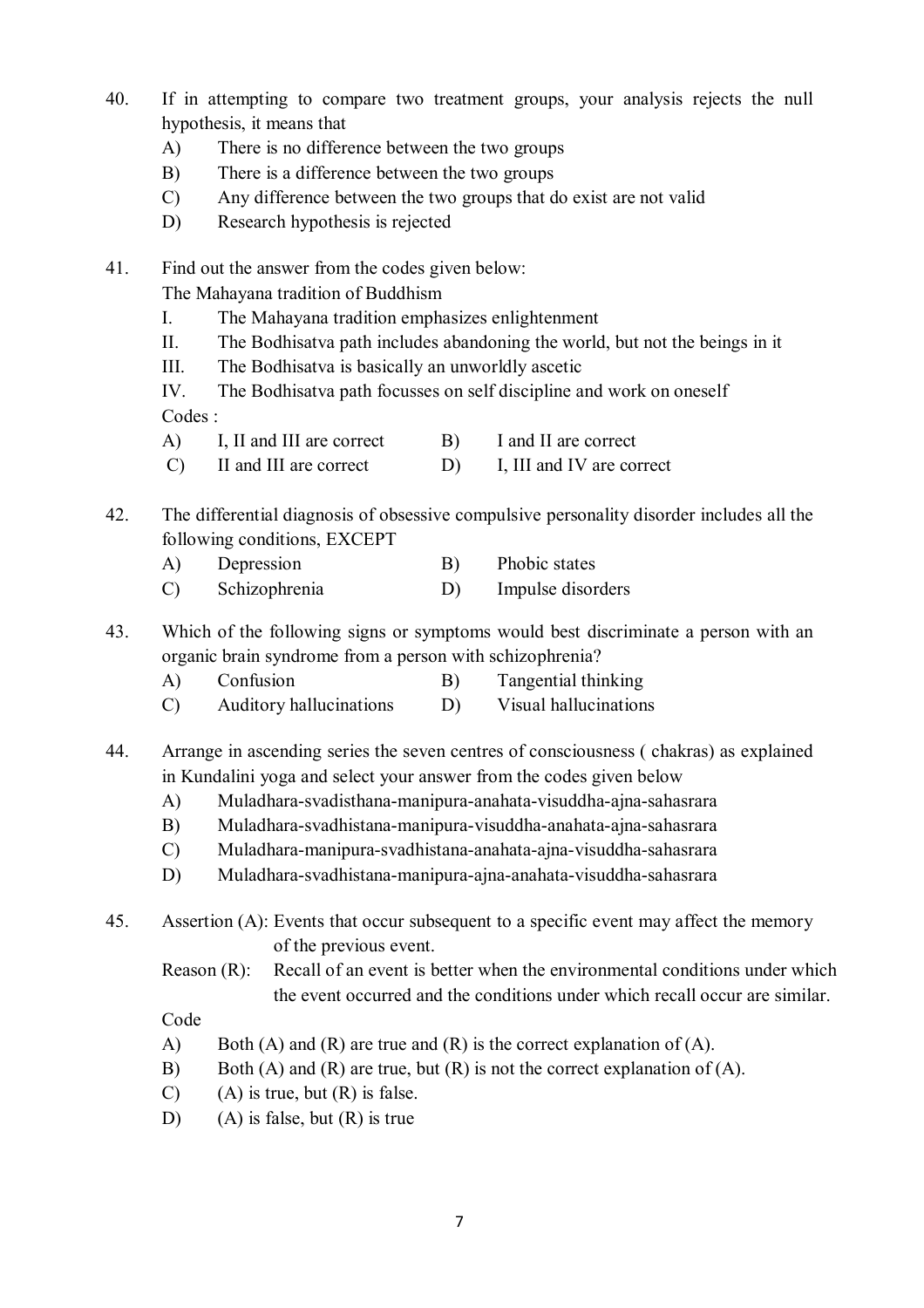Quasi experimental designs

- I. Random assignment of subjects to treatment conditions often is not possible
- II. Self selection of subjects into study groups poses a threat to internal reliability
- III. Group equivalence can be maintained through random selection

IV. Pretest-posttest control group design is a quasi experimental design Codes :

- A) I, II and III are correct B) I and II are correct
- C) II and III are correct D) I, III and IV are correct
- 47. Interval variable data can be analyzed with all of the following techniques, EXCEPT
	- A) Linear regression B) t Test
	- C) Chi-square D) Analysis of variance (ANOVA)
- 48. An item characteristic curve (ICC), with ability plotted on the horizontal axis and probability of correct response on the Y axis, indicates a steep positive slope. This indicates that
	- A) The probability of test takers of low ability responding correctly is high and low for test takers of high ability
	- B) The test takers of moderate ability have the highest probability of answering the item correctly
	- C) The discriminative ability of the item is good
	- D) The item discriminates at only one point on the continuum of ability

49. Assertion (A): Item analysis data obtained with speed test often yield misleading results. Reason (R): The position of an item in the speed test affect its index of difficulty and discrimination.

Code

- A) Both (A) and (R) are true and (R) is the correct explanation of (A).
- B) Both (A) and (R) are true, but (R) is not the correct explanation of (A).
- $(C)$  (A) is true, but  $(R)$  is false.
- D) (A) is false, but  $(R)$  is true

50. Match List I with List II and choose your answer from the codes given below

| List I                                                   | List II                               |
|----------------------------------------------------------|---------------------------------------|
| The principal psychological task of first<br>a.          | 1. Rapprochement crisis               |
| year of life                                             | 2. Intimate differentiated attachment |
| A period marked by shadowing and<br>$b_{\cdot}$          | 3. Practicing phase                   |
| moving away                                              | 4. Object permanence                  |
| The child explores the environment and<br>$\mathbf{c}$ . | 5. Individuation                      |
| returns to the mother for emotional                      |                                       |
| reinforcement                                            |                                       |
| d. The child realizes that he/she is an entity           |                                       |
| distinct from the mother                                 |                                       |
| Code:                                                    |                                       |
| B)<br>A)<br>$a-3$ , b-5, c-4, d-1                        | $a-4, b-1, c-3, d-5$                  |

C)  $a-2, b-1, c-3, d-5$  D)  $a-5, b-2, c-4, d-3$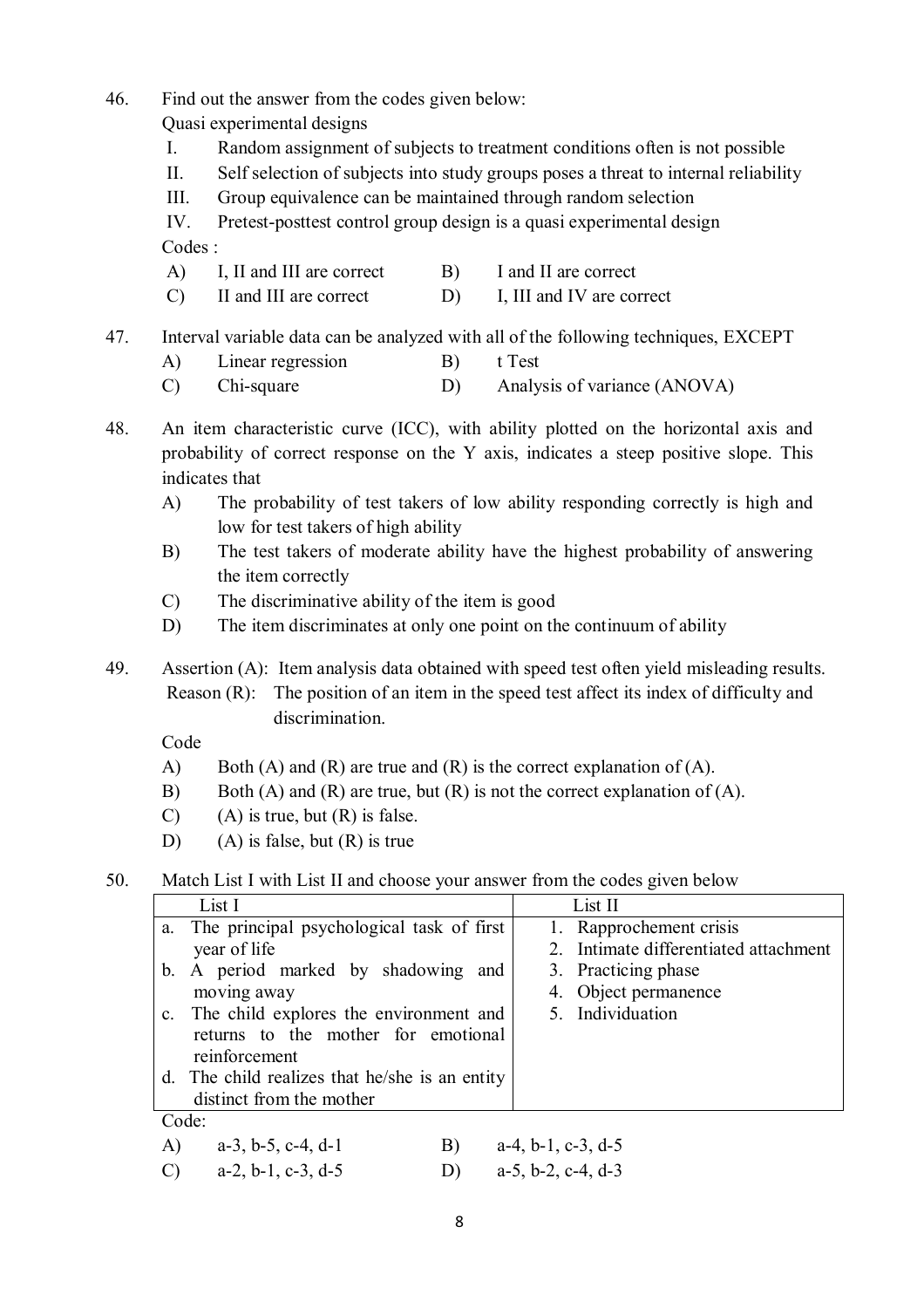- 51. Pulse rate is measured in 10 patients before and after the administration of a new anti anxiety drug. The mean pulse rate before the drug is given is 84, and after the drug is given is 72. The appropriate statistical test to be used here is
	- A) Chi-square B) Unpaired t-test
	- C) Analysis of variance D) Paired t-test
- 52. An X- linked pattern of inheritance is associated with which of the following disorder?
	- A) Schizophrenia B) Bipolar disorder
	- C) Major depressive disorder D) Alcohol abuse
- 53. The "schema of apperception" is a concept in the theory put forward by
	- A) Henry Murray B) Alfred Adler
	- C) Carl Jung D) Harry Stack Sullivan

In which of the following hypothesis is a true experiment indicated?

- I. Young offenders have poor impulse control than non-offending youth
- II. Children who view a film promoting helping behaviour show more altruistic behaviour than children who view a neutral film
- III. Pegions on an intermittent schedule of reinforcement emit pecking behaviour that is more resistant to extinction than pegions on a continuous schedule
- IV. Women rate pornography as less interesting than men do.
- Codes :
- A) I, II and III B) I and II C) II and III D) I, III and IV

55. Which of the following statements are true of factor analysis?

- I. In factor analysis (FA), the communality is represented in the diagonal
- II. In factor analysis, the diagonals have 1's as the total variance
- III. In factor analysis, the total variance of the variables is focused upon
- IV. Factor analysis represents a family of procedures defined by the way in which factors are extracted

Codes :

- A) I, II and III are correct B) I and IV are correct
- C) II and III are correct D) I, III and IV are correct

56. Which theorist used a psychohistorical analysis while assessing personality?

- A) Gordon Allport B) Erik Erikson
- C) Raymond Cattell D) Henry Murray
- 57. The minimum stimulus intensity that an organism can detect 50% of the time is
	- A) Differential threshold B) Absolute threshold
	- C) Just Noticeable difference D) Weber's law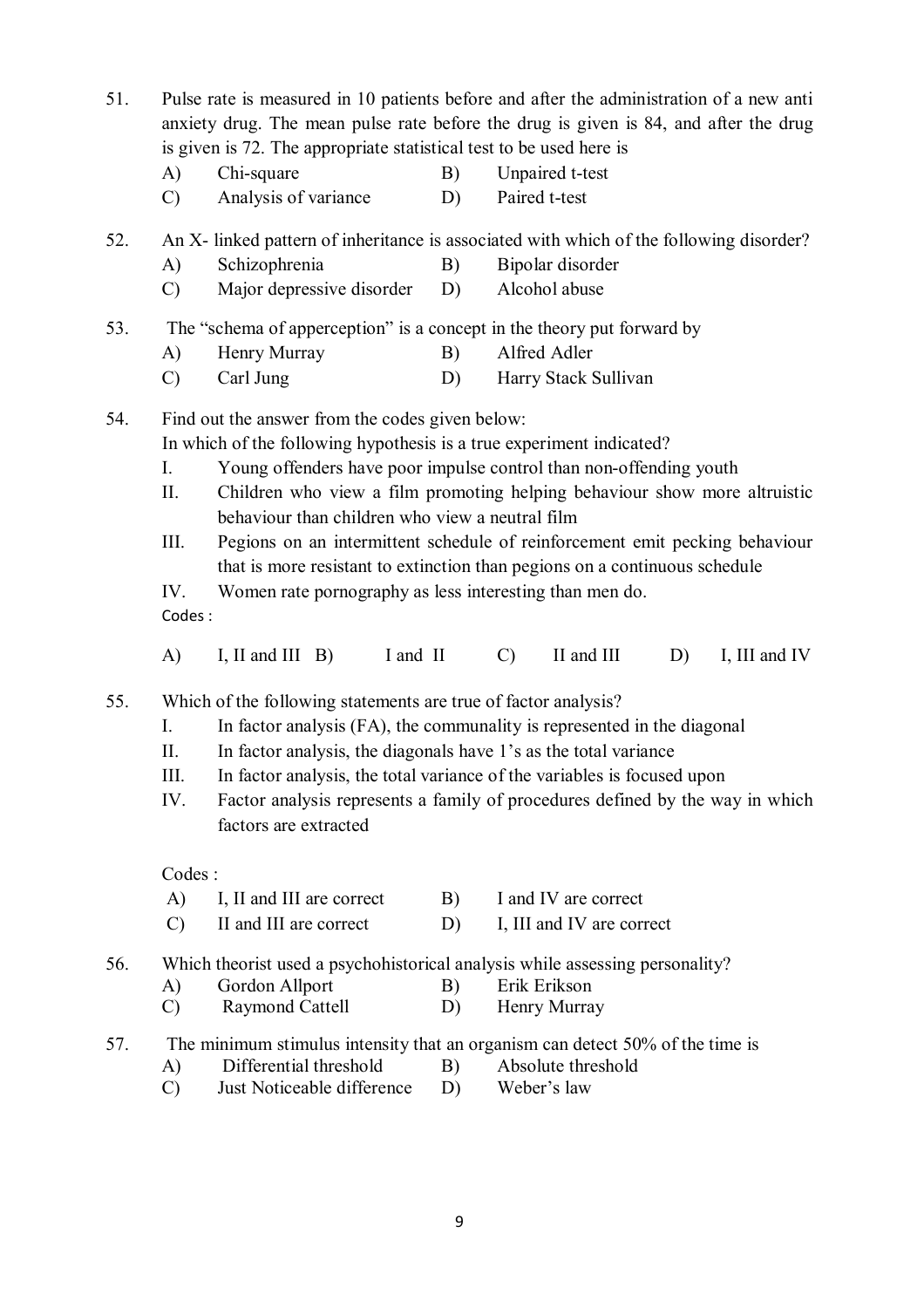- 58. The group most susceptible to Muller-Lyer illusion
	- A) Children than adults
	- B) Men than women
	- C) People living in a western culture
	- D) Individuals living in poverty

59. A good example of automaticity in perception and failure of selective perception is.

- A) Simultaneous sharing of Attention
- B) Stroop Effect
- C) Reduncy
- D) Unconscious inference
- 60. The Attentuated Model of Filter theory was developed by
	- A) Anne Triesman B) Donald Broad bent
	- C) Michael Posner D) Cherry C
- 61. Identify the one that is not a monocular cue.
	- A) Accommodation B) Interposition Elevation
	- C) Shadowing D) Convergence
- 62. Remani is a graduate housewife. She came to the psychologist for help because of her inability to venture out of her house alone. She had an intense and disabling fear of being in public places or situations in which escape might be difficult or help might be unavailable should any incapacitating symptoms appear. Remani is suffering from.
	- A) Claustrophobia B) Agoraphobia
	- C) Social Phobia D) Panic disorder
- 63. When we see a friend approaching from a distance we recognize him because his features, his nose, his eyes, his hair and so on are sensed by our eyes and because we have knowledge that he usually can be seen at this time, at this place. We are also able to recognize him if he has made changes in his original style of dressing. This is because we see as much with the brain and its rich supply of knowledge about the world as with the eye which provides us with raw sensory input. This is the basis of
	- A) Direct Perception theory B) Constructive perception theory
	- C) Prototype theory D) Linear perspective
- 64. The desire for love, self esteem, Justice goodness and self Actualization in Maslow's hierarchy of needs are based on growth and are the -----needs.
	- A) Basic needs B) Physiological needs
	- C) Meta Needs D) Psychological needs
- 65. In ------- pattern recognition occurs where a match is made between sensory stimuli and a corresponding internal mental form.
	- A) Template matching B) Feature Analysis
	- C) Bottom up processing D) Top down processing
- 66. Mnemonic Techniques are methods for
	- A) Effective Encoding B) Automatic cued Recall
	- C) Cued Recall D) Improving Memory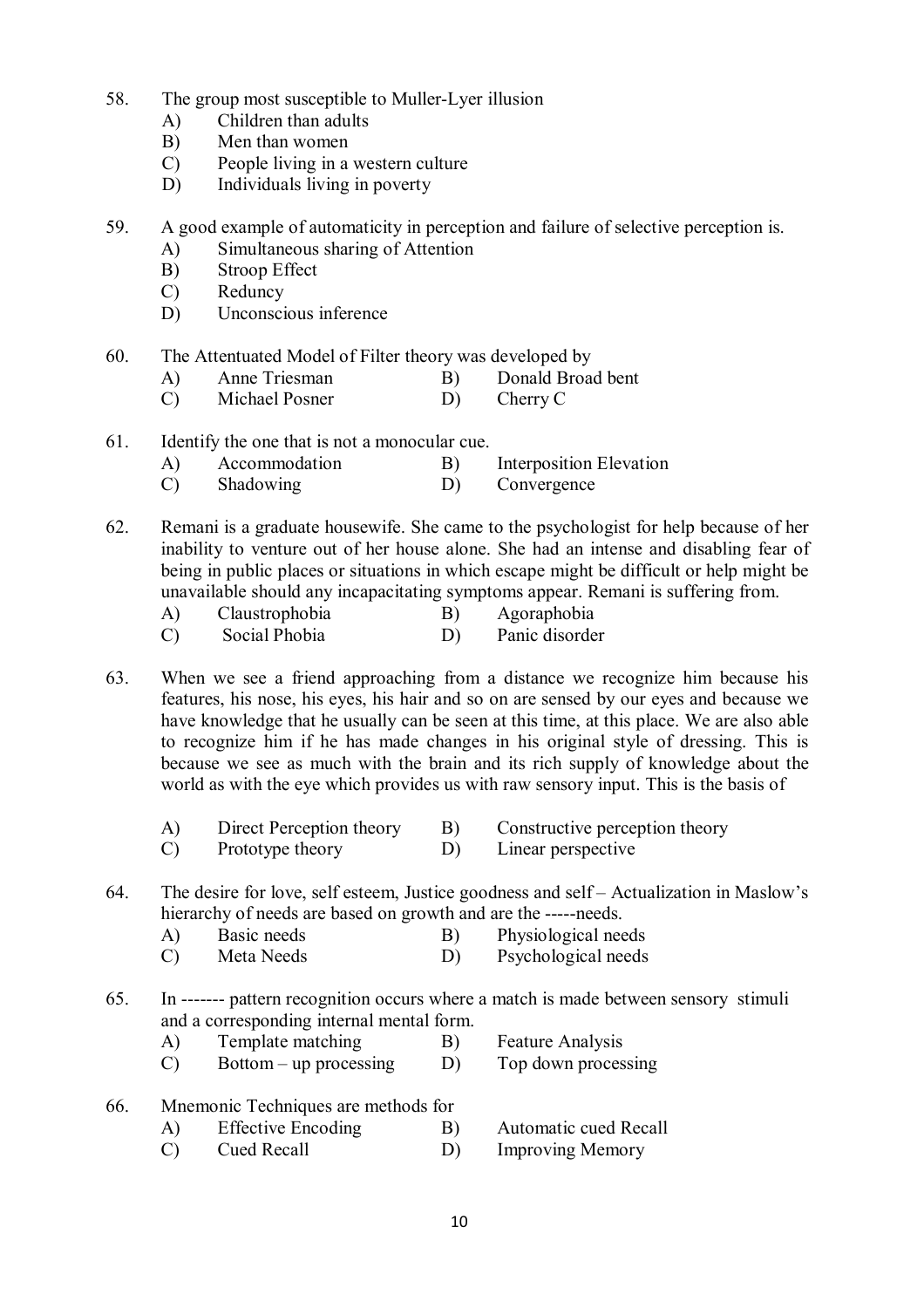- 67. Assertion (A) : Self efficacy expectancies refer to people's conceptualization of their abilities to carry out actions required to master and control different situations.
	- Reason  $(R)$ : Those who believe that they can master a task are willing to attempt it and will persist in the face of initial failures. They will do this independent of their actual skill at the task.

Codes

- A) A and R are true and R is the correct explanation of A.
- B) A and R are true but R is not the correct explanation of A.
- C) A is true R is false.
- D) A is false R is true.
- 68. A condition in which sensations usually experienced in a single modality are experienced in two modalities is
	- A) Isomorphism B) Mental rotation
		-
	- C) Synesthesia D) None of the above
- 69. When you watch a small stationary point of light in a totally dark room after a while you tend to see the light as slowly moving about, even though it remains still. This is called
	- A) Auto kinetic effect B) Relative motion
	- C) Stereoscopic motion D) Induced motion
- 70. The ACT associationistic Model Developed by Anderson has three types of memories.
	- A) Working, declarative, productive.
	- B) Temporal string, spatial image, Abstract proposition.
	- C) Declarative, procedural, semantic
	- D) Autobiographical, constructive, working

71. Match list I and list II and choose the answer from the codes given below.

| a. Clustering Model      |                | Knowledge is represented in the organization of |
|--------------------------|----------------|-------------------------------------------------|
|                          |                | neuron reworks.                                 |
| b. Network Model         | 2.             | Concepts are represented in memory as a set of  |
|                          |                | semantic features.                              |
| c. Semantic Feature      | 3 <sub>1</sub> | Knowledge exists in memory as independent       |
| <b>Comparison Model</b>  |                | units connected in a network                    |
| d. Neuro Cognitive Model | $\overline{4}$ | Concepts tend to be organized in clusters.      |
|                          |                |                                                 |

- A) a- 2, b-1, c-4, d-3 B) a-4, b-3,c-2, d-1 C) a-4, b-1, c-2, d-3 D) a-4, b-1, c-3, d-2
- 72. When trying to remember something the feeling that one is about to recall, it is called.
	- A) Primary effect
	- B) Eidetic Imaginary
	- C) Tip of the tongue Phenomenon
	- D) Recency effect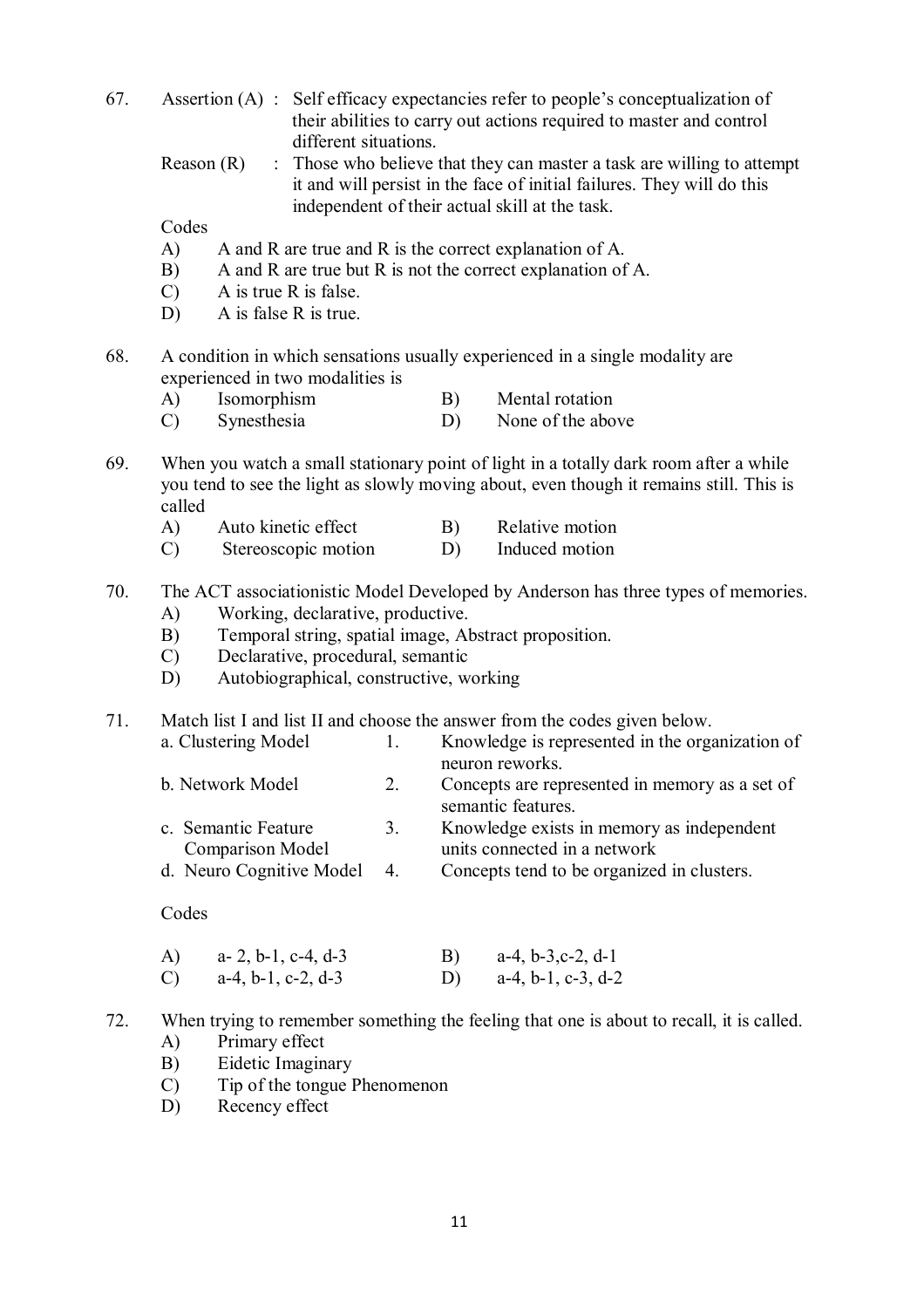- 73. Identify the odd one from the following
	- A) Propositional or declarative knowledge
	- B) Iconic Memory
	- C) Semantic Knowledge
	- D) Episodic Knowledge
- 74. Match List I with List II and choose the answer from the codes given below.

- **List I**<br>a Accommodation 1 Monocular cu 1. Monocular cue for depth motion perception
- b Motion Parallax 2. Linear perspective
- c. Peripheral streaming 3. Monocular depth cues
- d. Miller lyer illusion 4. Perception of motion
- Codes
- 
- A) a-3, b-4, c-1, d-2 B) a-4, b-3, c-2, d-1 C) a-3, b-1, c-4, d-2 D) a-3, b-4, c-2, d-1
- 75. -------are our internal representation of the four aspects of a problem viz initial state, goal state, operators and intermediate problem states.
	- A) Heuristics B) Algorithms
	- C) Mental set D) Problem space
- 76. Picture Arrangement, Picture Completion, Block design, Object Assembly, Digit symbol are the subscales of the performance scale of
	- A) WAIS
	- B) Stanford Binet Test
	- C) Bhatia's Performance test of Intelligence
	- $D)$  WISC  $(R)$

77. A device that measures various changes in bodily responses such as that rate, breathing rate, blood pressure and GSR and is commonly used for lie detection is.

- A) EEG B) EGG
- C) Polygraph D) None of the above
- 78. A limited time period during development when specific learning must occur if it is to occur at all.
	- A) Relative refractory period B) Critical Period
	- C) Latency Period D) None of the above
- 79. The best known personality psychologist who described personality in terms of traits and divided traits into two types common traits and personal trait is
	- A) Carl Rogers B) Abraham Maslow
	- C) Gordon Allport D) Alfred Adler.
- 80. An acquired motive that is not associated with the satisfaction of any basic biological need but acts as a motive in its own right is
	- A) Primary motive
	- B) Functionally Autonomous motive
	- C) Secondary motive
	- D) Psychological motives.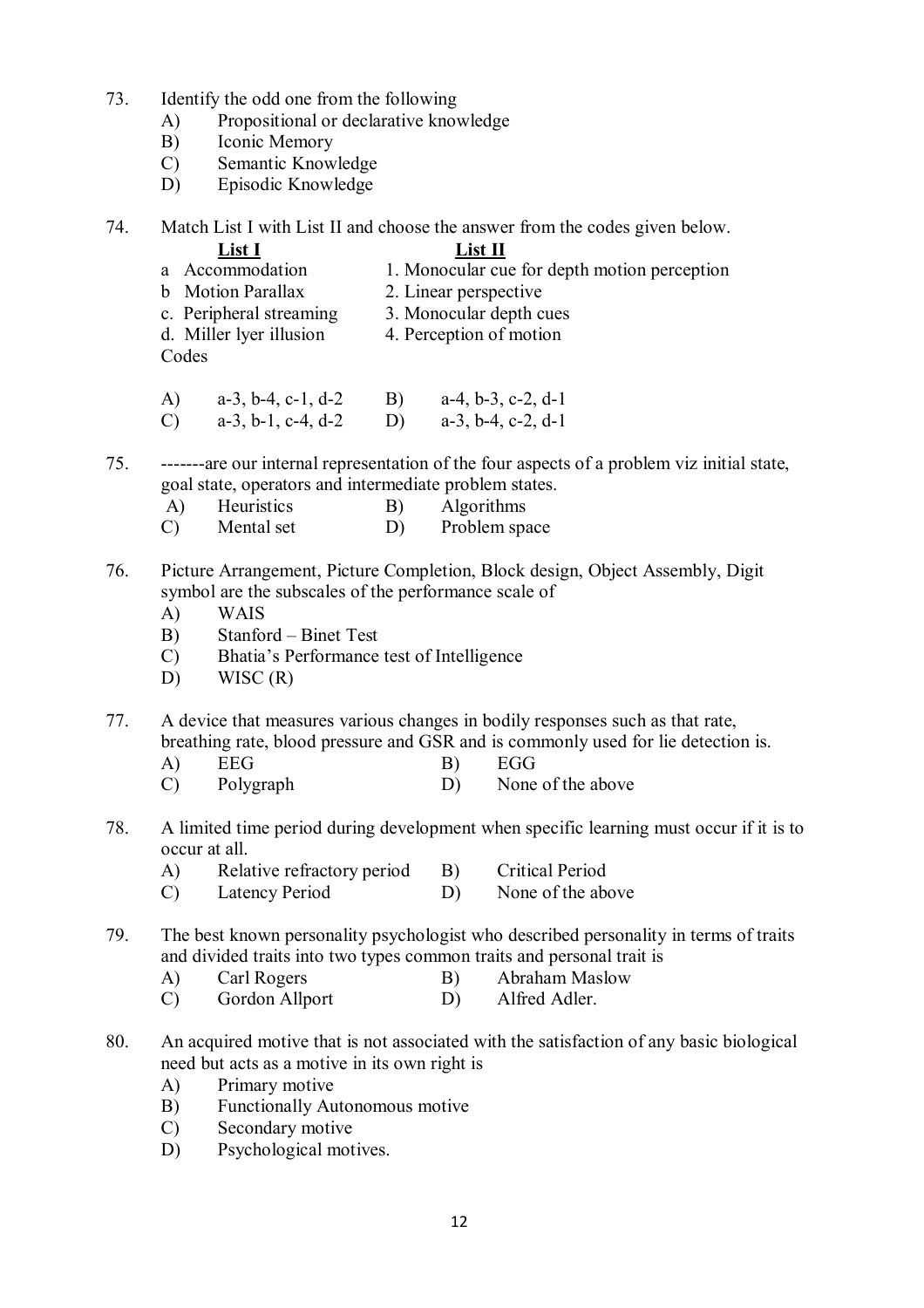| 81. | is considered to be an important determinant of abnormal behavior is                                           |                 | An approach in which a person's unique ways of seeing and thinking about the world                                                                                              |
|-----|----------------------------------------------------------------------------------------------------------------|-----------------|---------------------------------------------------------------------------------------------------------------------------------------------------------------------------------|
|     |                                                                                                                |                 |                                                                                                                                                                                 |
|     | Cognitive therapy<br>A)                                                                                        | B)              | <b>Behaviour Therapy</b>                                                                                                                                                        |
|     | Client centered therapy<br>$\mathcal{C}$                                                                       | D)              | Cognitive Behavioural therapy                                                                                                                                                   |
| 82. | in his or her past to the therapist. This is called.                                                           |                 | In psychoanalysis, as therapy progresses patients begin to form irrational expectations<br>of the analysts and transfer love and other emotional attachment from another person |
|     | Transference<br>A)                                                                                             | B)              | Withdrawal                                                                                                                                                                      |
|     | Counter transference<br>$\mathcal{C}$                                                                          | D)              | None of the above.                                                                                                                                                              |
| 83. | A preconceived notion of how a group or individual will behave.                                                |                 |                                                                                                                                                                                 |
|     | Stereotype<br>A)                                                                                               | B)              | Prejudice                                                                                                                                                                       |
|     | <b>Bias</b><br>$\mathcal{C}$                                                                                   | D)              | None of the above                                                                                                                                                               |
| 84. | social identification theory are all theories proposed to explain                                              |                 | Value theory, information exchange theory, diffusion of responsibility theory and                                                                                               |
|     | De individuation<br>A)                                                                                         | B)              | Determinants of Aggression                                                                                                                                                      |
|     | Prosocial behavior<br>$\mathcal{C}$                                                                            | D)              | Group polarization effects                                                                                                                                                      |
| 85. | Match list I with List II and choose the answer from the codes given below<br>List I<br>a James – Lange theory | List II         | 1. The physiological arousal get things going but the type                                                                                                                      |
|     |                                                                                                                |                 | of emotion experienced depends on one's cognitive                                                                                                                               |
|     | b. The Cannon Bard theory                                                                                      |                 | interpretation of the arousal.                                                                                                                                                  |
|     |                                                                                                                |                 | 2. An emotion provoking stimulus first causes physiological<br>arousal which is experienced as emotion.                                                                         |
|     | c. Schechter Juke box theory 3.                                                                                |                 | Explains the sequence involved in the emotional                                                                                                                                 |
|     |                                                                                                                |                 | experience when a strong emotions is experienced an                                                                                                                             |
|     |                                                                                                                | into effect.    | opponent process or a kind of opposite emotion comes                                                                                                                            |
|     | d. Opponent process theory                                                                                     | cognitive ones. | 4. The experience of emotion as one in which physical<br>cues to emotion occurs simultaneously with the                                                                         |
|     | Codes                                                                                                          |                 |                                                                                                                                                                                 |
|     | A)<br>$a-2$ , $b-4$ , $c-1$ , $d-3$                                                                            |                 | B) $a-2, b-3, c-4, d-1$                                                                                                                                                         |
|     | $a-3$ , $b-4$ , $c-1$ , $d-2$<br>$\mathcal{C}$                                                                 | D)              | $a-3$ , $b-1$ , $c-4$ , $d-2$                                                                                                                                                   |
|     |                                                                                                                |                 |                                                                                                                                                                                 |
| 86. |                                                                                                                |                 | ------ refers to people's conceptualization of their abilities to carry actions required to                                                                                     |
|     | master and control different situations and is coined by ------                                                |                 |                                                                                                                                                                                 |
|     | Locus of control, Rotter<br>A).                                                                                | B)              | Personal construct, Kelley                                                                                                                                                      |
|     | Self efficacy, Bandura<br>$\mathcal{C}$                                                                        | D)              | Self Actualisation, Maslow                                                                                                                                                      |
| 87. |                                                                                                                |                 | Meta components, performance components and knowledge acquisition skills are three sets                                                                                         |

- of subcomponents of----- proposed by ------.
- A) Primary abilities, Thurstone
- B) Seven intelligence, Gardner
- C) Componential intelligence, Sternberg
- D) General Intelligence, Guilford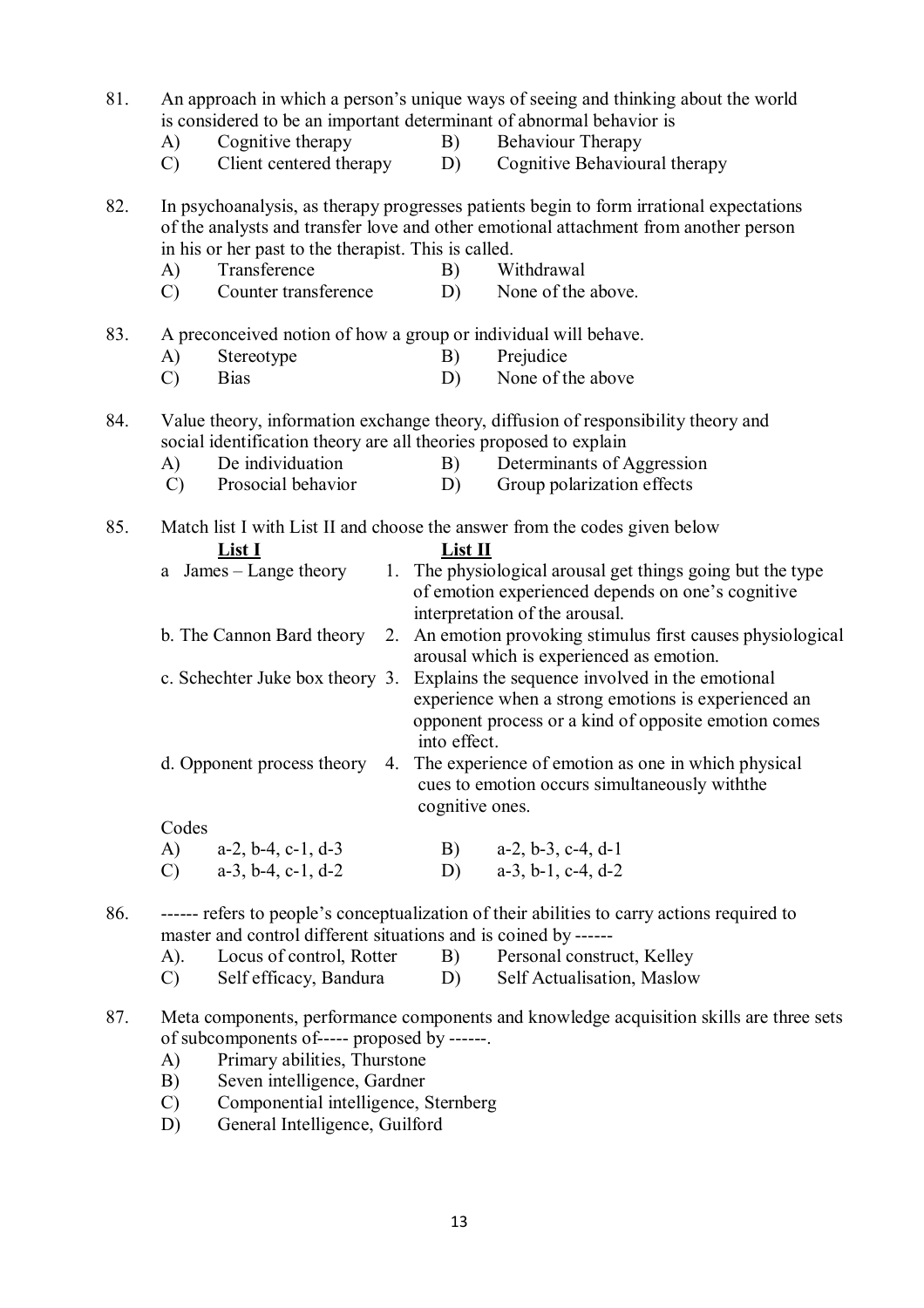| 88. |                                                                                                                                                    | The term Intelligence Quotient was introduced by                                           |         |                                                                                                                                                                 |  |  |
|-----|----------------------------------------------------------------------------------------------------------------------------------------------------|--------------------------------------------------------------------------------------------|---------|-----------------------------------------------------------------------------------------------------------------------------------------------------------------|--|--|
|     | A)                                                                                                                                                 | William stern                                                                              | B)      | Alfred Binet                                                                                                                                                    |  |  |
|     | $\mathcal{C}$                                                                                                                                      | Francis Galton                                                                             | D)      | Theo'pile Simon.                                                                                                                                                |  |  |
| 89. |                                                                                                                                                    | <u>List I</u>                                                                              | List II | Match List I with List II and choose the answer from the codes given below.                                                                                     |  |  |
|     | a)                                                                                                                                                 | Automatic recall                                                                           |         | 1. A form of operant conditioning in which timely<br>performance of a specified response prevents the<br>occurrence of a otherwise inevitable aversive stimuli. |  |  |
|     | b)                                                                                                                                                 | Spontaneous recovery 2. A fast and involuntary cued recall that is product<br>of learning. |         |                                                                                                                                                                 |  |  |
|     | $\mathbf{c})$                                                                                                                                      |                                                                                            |         | Learned Helplessness 3. A return of a conditional response after extinction<br>and without further training trials.                                             |  |  |
|     | d)                                                                                                                                                 | Avoidance learning                                                                         |         | 4. An idea that an organism may learn to be helpless<br>as a result of the repeated demonstration that its<br>response have no effect on its surroundings.      |  |  |
|     | Codes                                                                                                                                              |                                                                                            |         |                                                                                                                                                                 |  |  |
|     | A)                                                                                                                                                 | $a-3$ , $b-4$ , $c-2$ , $d-1$                                                              |         | B) $a-3, b-1, c-4, d-2$                                                                                                                                         |  |  |
|     | $\mathcal{C}$                                                                                                                                      | $a-2$ , $b-1$ , $c-4$ , $d-3$                                                              |         | D) $a-2, b-3, c-4, d-1$                                                                                                                                         |  |  |
| 90. |                                                                                                                                                    | fears and train people in select social skills is                                          |         | A behavioural approach generally used with children and adolescents for overcoming                                                                              |  |  |
|     | A)                                                                                                                                                 | Coping Modelling                                                                           | B)      | Mastery modelling                                                                                                                                               |  |  |
|     | $\mathcal{C}$                                                                                                                                      | <b>Assertive Training</b>                                                                  | D)      | <b>Token Economies</b>                                                                                                                                          |  |  |
| 91. | How people come to know and understand their own relative abilities, strengths and<br>weakness by comparing themselves with others is explained by |                                                                                            |         |                                                                                                                                                                 |  |  |
|     | $\bf{A}$                                                                                                                                           | Social learning theory                                                                     | B)      | Social facilitation theory                                                                                                                                      |  |  |
|     | $\mathcal{C}$                                                                                                                                      | Social comparison theory D) None of the above.                                             |         |                                                                                                                                                                 |  |  |
| 92. |                                                                                                                                                    | Fear of enclosed space is                                                                  |         |                                                                                                                                                                 |  |  |
|     | A)                                                                                                                                                 | Agoraphobia                                                                                | B)      | Claustrophia                                                                                                                                                    |  |  |
|     | $\mathcal{C}$                                                                                                                                      | Social phobia                                                                              | D)      | None of the above                                                                                                                                               |  |  |
| 93. | Identify the correct sequence of the levels of measurement from the lowest to the<br>highest in the given below arrangement –                      |                                                                                            |         |                                                                                                                                                                 |  |  |
|     | Nominal scale, Interval scale, Ordinal scale, Ratio scale<br>A)                                                                                    |                                                                                            |         |                                                                                                                                                                 |  |  |
|     | Interval scale, Nominal scale, Ordinal scale, Ratio scale<br>B)                                                                                    |                                                                                            |         |                                                                                                                                                                 |  |  |
|     | $\mathcal{C}$                                                                                                                                      | Nominal scale, Ordinal scale, Ratio scale, Interval scale.                                 |         |                                                                                                                                                                 |  |  |
|     | Nominal scale, Ordinal Scale, Interval scale, Ratio scale.<br>D)                                                                                   |                                                                                            |         |                                                                                                                                                                 |  |  |
| 94. | A non-parametric statistic for comparing two populations based on independent<br>random – samples from each is-----                                |                                                                                            |         |                                                                                                                                                                 |  |  |
|     | $\bf{A}$                                                                                                                                           | Two tailed test                                                                            | B)      | One tailed test                                                                                                                                                 |  |  |
|     | $\mathcal{C}$                                                                                                                                      | Mann – Whitney U test                                                                      | D)      | Friedman test                                                                                                                                                   |  |  |
| 95. |                                                                                                                                                    | generation is ------                                                                       |         | A design consisting of a longitudinal study of several groups each from a different                                                                             |  |  |
|     | A)                                                                                                                                                 | Between group design                                                                       | B)      | Cohort design                                                                                                                                                   |  |  |
|     | $\mathcal{C}$                                                                                                                                      | Factorial design                                                                           | D)      | Matched group design                                                                                                                                            |  |  |
|     |                                                                                                                                                    |                                                                                            |         |                                                                                                                                                                 |  |  |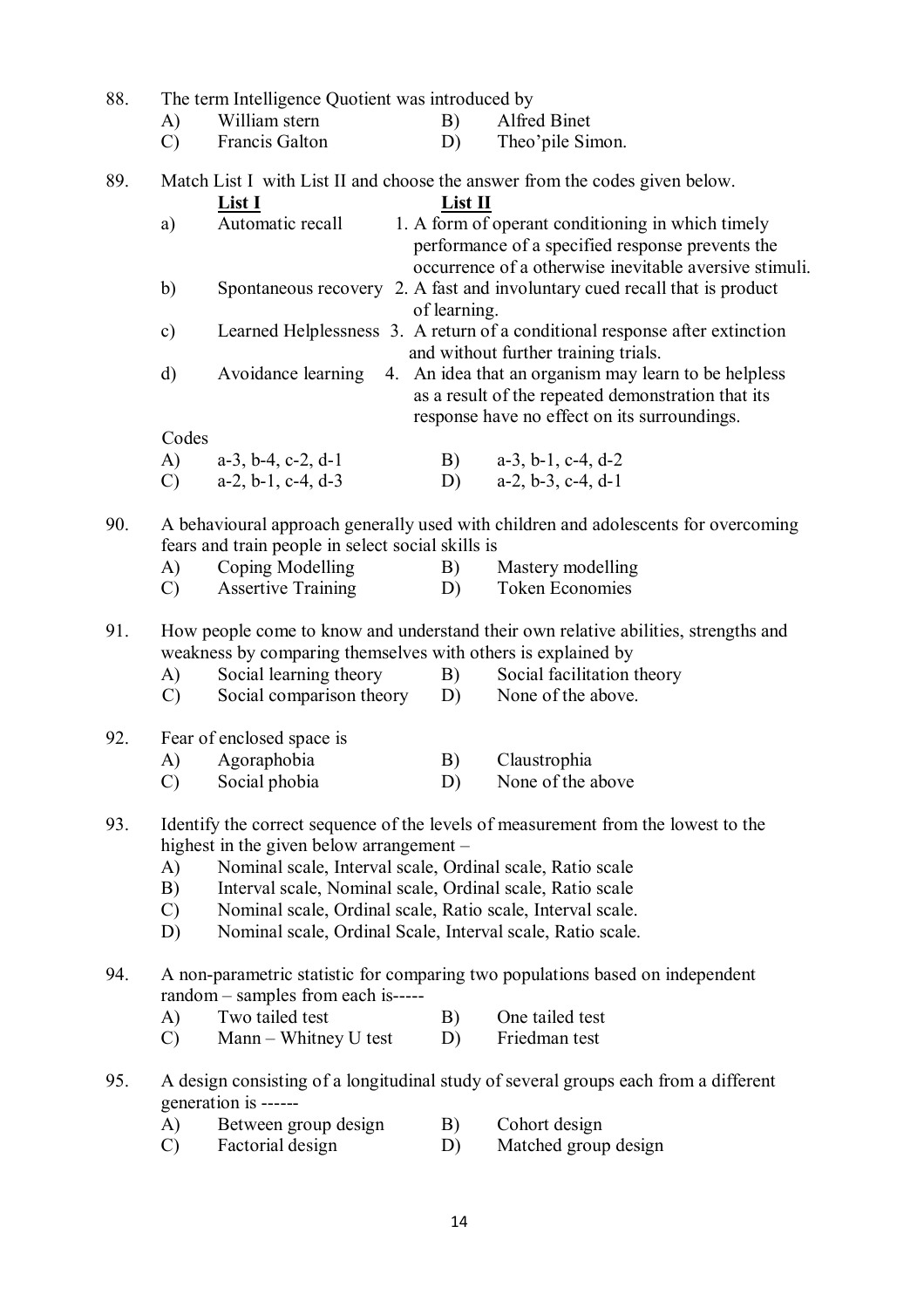96. A research design in which selected values of two or more independent variables are manipulated in all possible combinations, So that their independent as well as interactive effects upon the dependent variable may be studies is.

- A) Randomized group design B) Factorial design
- 
- C) Matched group design D) Within groups design
- 
- 

#### 97. The Homogeneity of the test is indicated by

- 
- A) Test Retest reliability B) Internal consistency Reliability
- C) Scorer Reliability D) Parallel form Reliability

98. An alternative work schedule arrangement which allows employees in the organization greater autonomy by permitting them to choose their daily starting and ending times within a given period called bandwidth is------

- A) Flextime B) Compressed Weak
- C) Job sharing D) Telecommuniting

99. A dimension ranging from intrinsic motivation to a motivation, along which a variety of gradation of extrinsic motivation may be distinguished is the

- A) Signature strengths B) Self determination continuum<br>
C) Self direction D) Met motivational state
- C) Self direction D) Met motivational state
- 100. A hypothesis that makes numerical expressions of null hypotheses and research hypothesis is the
	- A) Working hypothesis B) Descriptive hypothesis
	- C) Statistical hypothesis D) Casual hypothesis
- 101. Constancy of condition, Balancing, Counter balancing, Randomization are all techniques of
	- A) Controlling demand characteristics
	- B) Selection of variables
	- C) Controlling extraneous variables
	- D) None of the above.
- 102. Assertion (A): Knowledge acquisition components, performance components, and meta components are the three sets of information processing components that constitute analytic intelligence in Sternberg's Triarchic theory of intelligence.
	- Reason (R) : Knowledge acquisition components include selective encoding, selective combination and selective comparison of components.

- A) A and R are true and R is the correct explanation of A
- B) A and R are true and R is not the correct explanation of A
- C) A is true, but R is false
- D) A is false but R is true.
- 103. A derivative modelled after the Thematic Apperception Test is the -----developed by ------
	- A) The children's Apperception test, Bellak.
	- B) Word Association Test, Galton
	- C) Sentence completion Test, Ebbinghaus
	- D) None of the above.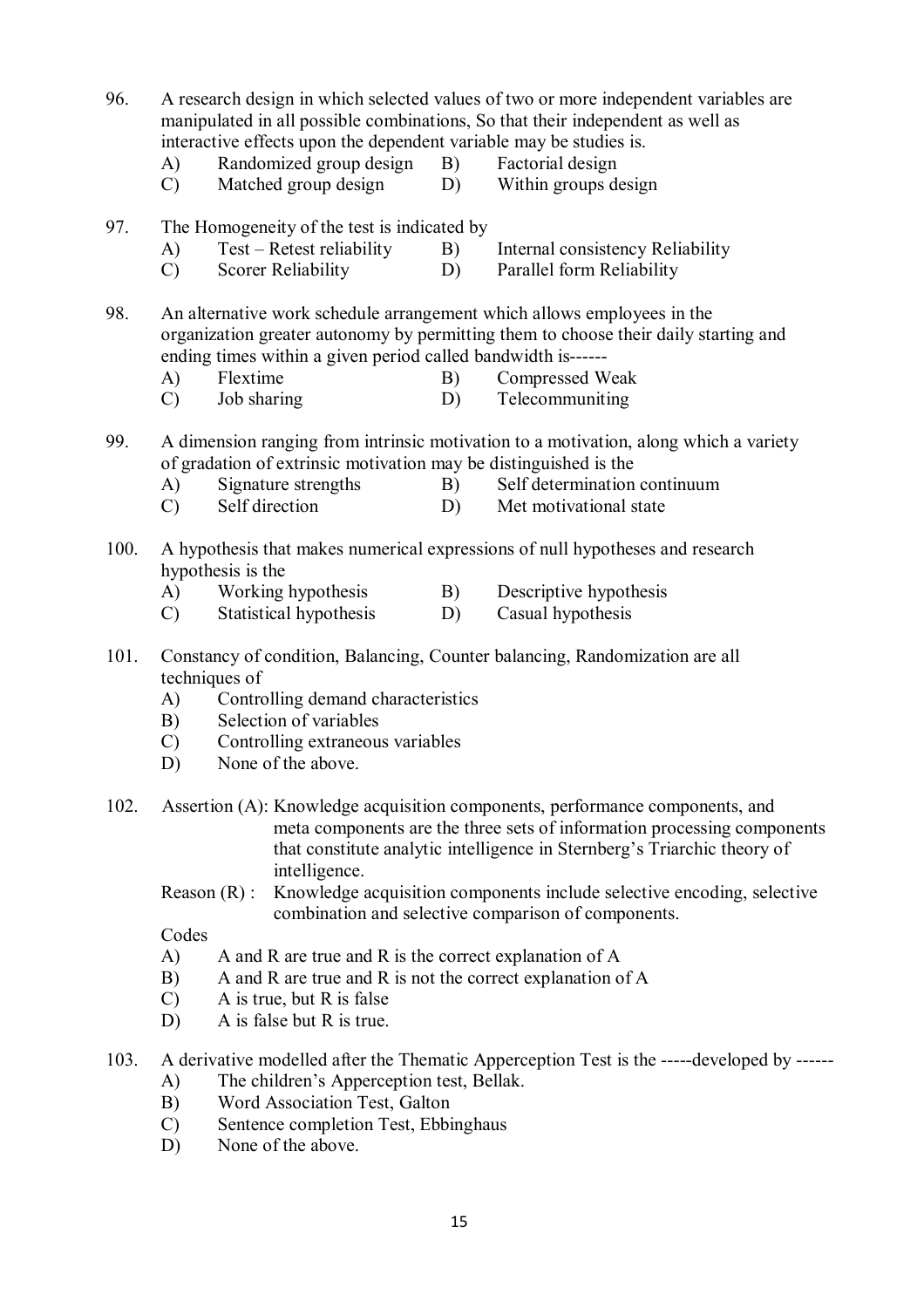- 104. One of the best known and most popular intelligence test which can be used in group or individually, available in three different types of forms and can be applied across cultures is.
	- A) Kaufman Adolescent and Adult Intelligence Test
	- B) Wechsler Adult Intelligence Scale
	- C) Raven's progressive matrices
	- D) Stanford Binet scales

#### 105. Match List I with List II using the codes given below

| List I                              |    | $List$ $\Pi$                                                                                          |
|-------------------------------------|----|-------------------------------------------------------------------------------------------------------|
| a. Content validity                 | 1. | Correlation of test scores and criterion scores                                                       |
| b. Criterion related validity       | 2. | Obtained by establishing relationship or<br>discrimination                                            |
| c. Predictive validity              | 3. | Concerned with whether test measures the<br>intended context area                                     |
| Concurrent validity<br>d.           | 4. | Obtained by correlating test scores with scores<br>obtained or criterion available in present future. |
| Codes                               |    |                                                                                                       |
| A)<br>$a-3$ , $b-4$ , $c-1$ , $d-2$ |    | B)<br>$a-3$ , $b-1$ , $c-4$ , $d-2$                                                                   |
| $a-4, b-1, c-3, d-2$                |    | $a-4, b-3, c-2, d-1$<br>D)                                                                            |

- 106 ----- proposed by ------ states that knowledge exists in memory as independent units connected in a network
	- A) The conceptual propositional hypothesis, Anderson and Bower
	- B) Functional equivalency hypothesis, Shephard and Kosslyn
	- C) Network model, Collins and Quillian
	- D) Dual coding hypothesis, Paivio

107. Find the correct answer from the codes given below:- According to Cannon Bard theory-

- 1. When an emotionally arousing stimulus is perceived the thalamus sends out impulses to the sympathetic nervous system which produces physiological reaction.
- 2. The hypothesis is that the bodily changes and emotional feelings occurs simultaneously
- 3. To experience emotion both a physiological response and a congnitive interpretation of that response are required.
- 4. Emotion laden stimulus produces physiological changes and the subjective experience of emotion separately and simultaneously

- A) I & IV are only correct B) I, II & IV are only correct
- C) I & II are only correct D) II & IV are only correct
- 108. A personality measures in which individuals are given a set of cards containing adjectives or phrases to sort into groups based on the degree to which they describe themselves or a target person
	- A) Q sort technique B) Rating
	- C) Self Report D) Self Rating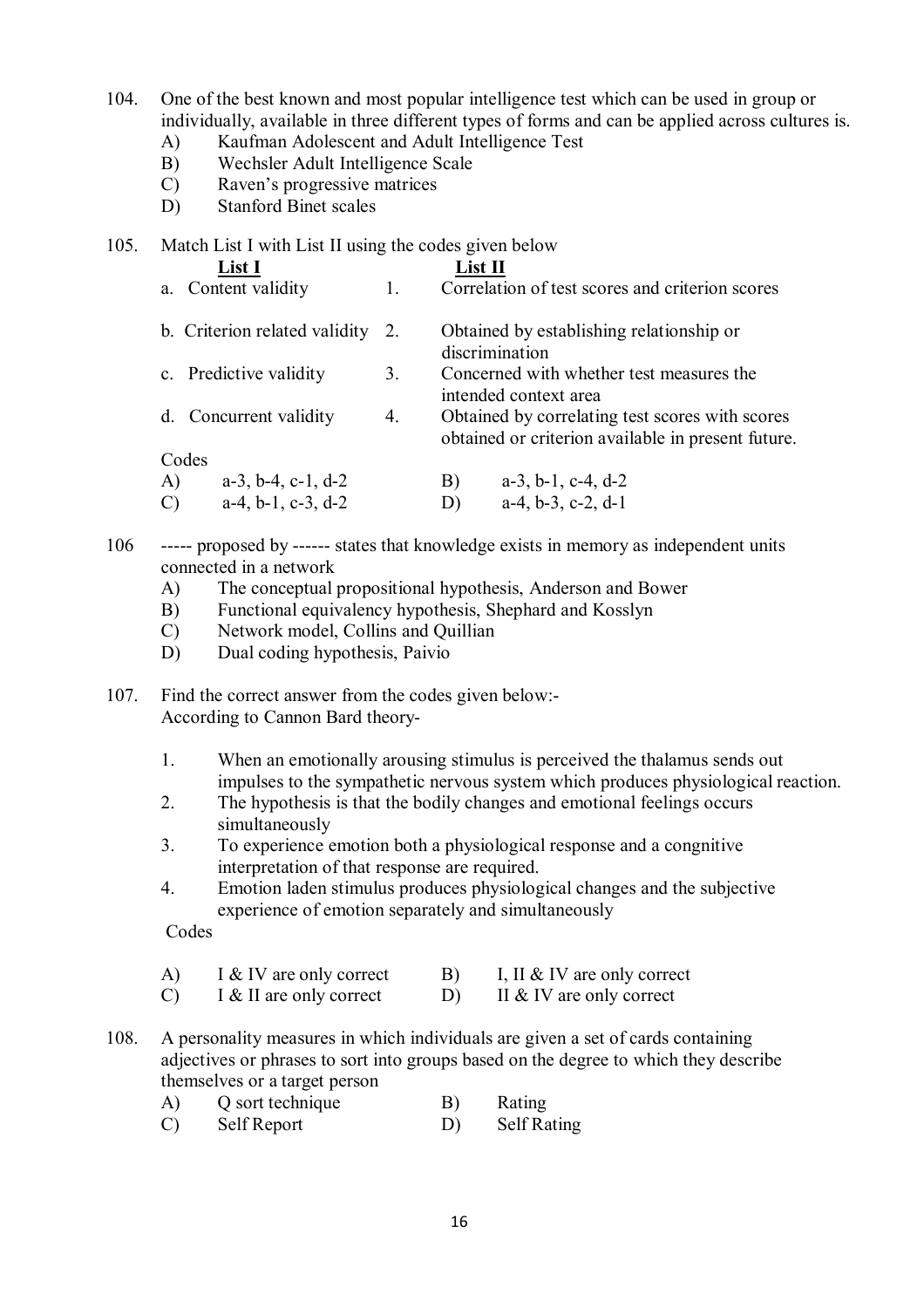- 109. A therapeutic technique where a patient is progressively exposed to actual situations that involve anxiety while practicing relaxation techniques until each situation loses it's threat is
	- A) Systematic desensitization B) In vivo desensitization
	- C) Flooding D) Implosion
- 110. Learning indirectly a social response by observing the actions of others and the consequences of that action is:
	- A) Operant conditioning B) Observational Learning
	- C) Classical conditioning D) Vicarious conditioning

## 111. Which of the symptoms listed below is not required for a diagnosis of schizophrenia?

- A) Delusions prominent Hallucinations
- B) Catatonic Behaviour
- C) Crossly inappropriate affect
- D) An organic disturbance
- 112. Assertion (A): A syllogism has three steps a major premise, minor premise and a conclusion
	- Reason (R) : A conclusion reached by means of syllogistic reasoning is considered valid or true if the premise, are accurate and form is correct.

Codes

- A) A is true R is false
- B) A is false R is true
- C) A and R are true and R is the correct explanation of A
- D) A and R are true but R does not explain A
- 113. Procedure that guarantee a solution to a given kind of problem is
	- A) Algorithms B) Heuristics C) Syllogism D) Deductions

114. The therapeutic technique usually employed with school misbehavior is:

- A) Flooding B) Aversive counter conditioning
- C) Token economy D) Desensitization
- 115. Assertion (A) : Allport distinguished three levels of personal traits according to the degree to which they govern personality: cardinal, central and secondary
	- Reason (R) : Central traits influence much of our behaviour. They are generally the traits that can be thought of as basically describing an individual eg reliable, trustworthy etc.

- A) A and R are true and R is the correct explanation of A
- B) A is true R is false
- C) A and R are true but R is not the correct explanation of A
- D) A is false R is true
- 116. A scientific study where investigator tries to trace an effect that has already been produced and where no independent variables are manipulated is the,
	- A) Exploratory field studies B) Ex Post facts research
	- C) Field experiment D) Hypothesis testing studies